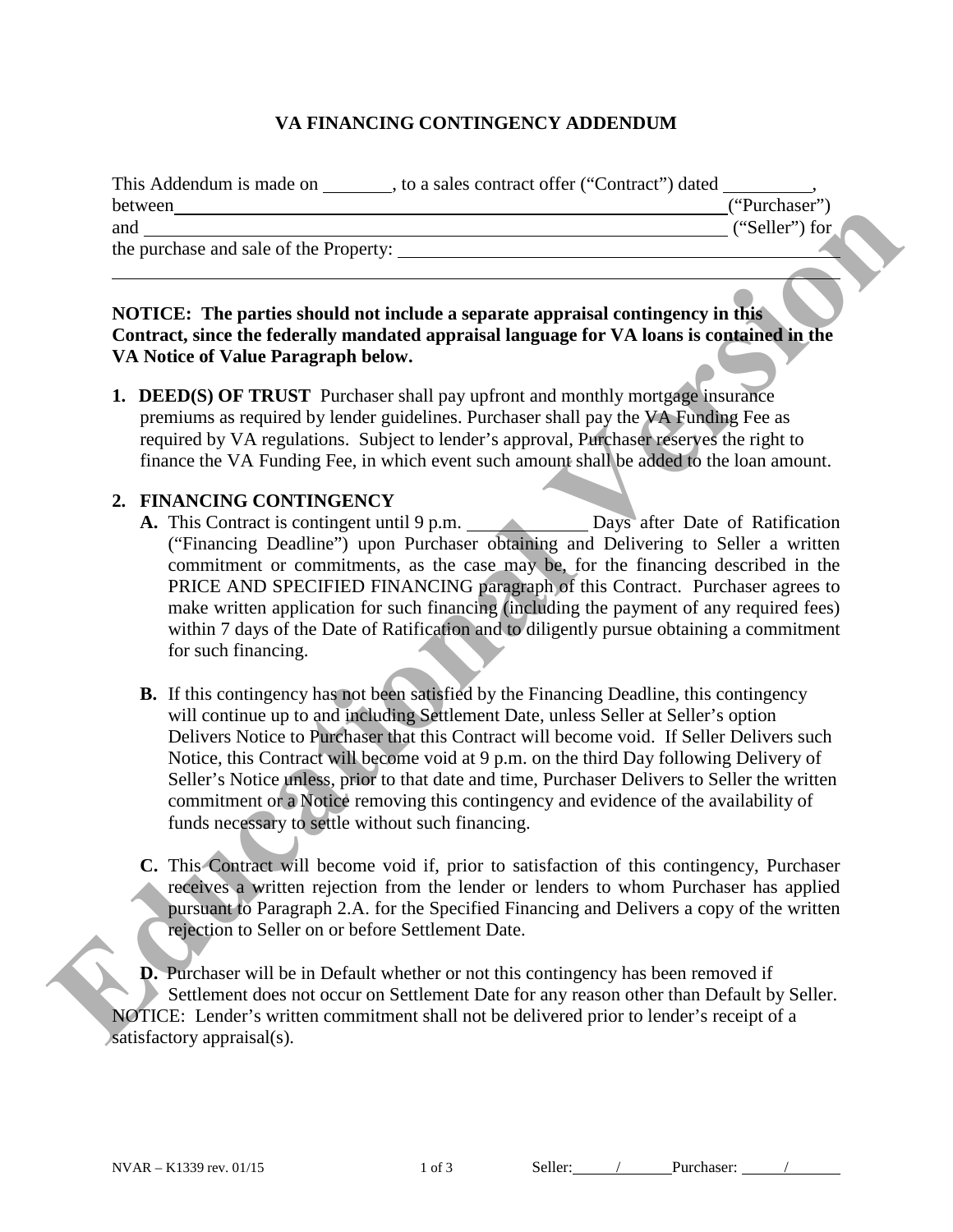## **3. APPRAISAL PROVISIONS**

- **A. VA Notice of Value** It is expressly agreed that notwithstanding any other provisions of this Contract, Purchaser shall not incur any penalty by forfeiture of earnest money or otherwise or be obligated to complete the purchase of the Property, if this Contract purchase price or cost exceeds the reasonable value of the Property established by the Department of Veterans Affairs. Purchaser shall, however, have the privilege and option to proceed with consummation of this Contract without regard to the amount of reasonable value established by the Department of Veterans Affairs.
- **B. Procedure in the event of a low appraisal** In the event that the written statement setting forth the appraised value of the Property (the "Written Statement") indicates a value less than the Sales Price, Purchaser shall Deliver Notice to Seller (1) stating that Purchaser elects to proceed to Settlement at the Sales Price in this Contract; or (2) requesting that Seller change the Sales Price to a specified lower amount of not less than the appraised value ("Purchaser's Notice"); or (3) voiding this Contract based on the low appraisal. Purchaser's Notice shall include a copy of the Written Statement. In the event Purchaser's Notice requests a price reduction, Notices delivered subsequent to the Delivery of Purchaser's Notice shall be treated as follows:

Within 3 Days after Notice Delivery from one party, the other party may:

- 1) Deliver Notice accepting the terms contained in the other party's Notice; **OR**
- 2) Deliver Notice continuing negotiations by making another offer; **OR**
- 3) Deliver Notice that this Contract shall become void at 9:00 p.m. on the third Day following Delivery, unless the recipient Delivers to the other party Notice of acceptance of the last Delivered offer prior to that date and time, in which case, this Contract will remain in full force and effect.

# **FAILURE OF EITHER PARTY TO RESPOND WITHIN 3 DAYS OF NOTICE DELIVERY WILL RESULT IN THIS CONTRACT BECOMING VOID.**

- **4. SELLER SUBSIDY** Based upon the financing terms specified in this Contract, Seller will pay at Settlement \$ limited to loan origination fees, discount points, buy down or subsidy fees, prepaids, or other charges as allowed by lender). The total amount of any lender charges which cannot by law or regulation be charged to Purchaser will be paid by Seller. These charges will first be deducted from any Seller credit, and the remaining balance of Seller credit, if any, will then be applied to Purchaser's other charges. Purchaser will pay all remaining Purchaser's charges. It is Purchaser's responsibility to confirm with his lender that the entire credit provided herein may be utilized. If lender prohibits Seller from the payment of any portion of this credit, then said credit shall be reduced to the amount allowed by lender. purchase price or cost exceeds the reasonable value of the Froperty established by the consideration of the cost of the cost of the cost of the cost of the cost of the cost of the cost of the cost of the cost of the cost o
	- **5. WOOD-DESTROYING INSECT INSPECTION** Fences and outbuildings shall be included in the inspection and certification, and Seller shall pay for any wood-destroying insect inspection required under this Contract or by lender.
	- **6. LENDER REQUIRED REPAIRS** If, as a condition of providing financing under this Contract, the lender requires repairs to be made to the Property, then Purchaser will give Notice to Seller of the lender's required repairs. Within 5 Days after such Notice, Seller will

NVAR – K1339 rev. 01/15 2 of 3 Seller: / Purchaser: /